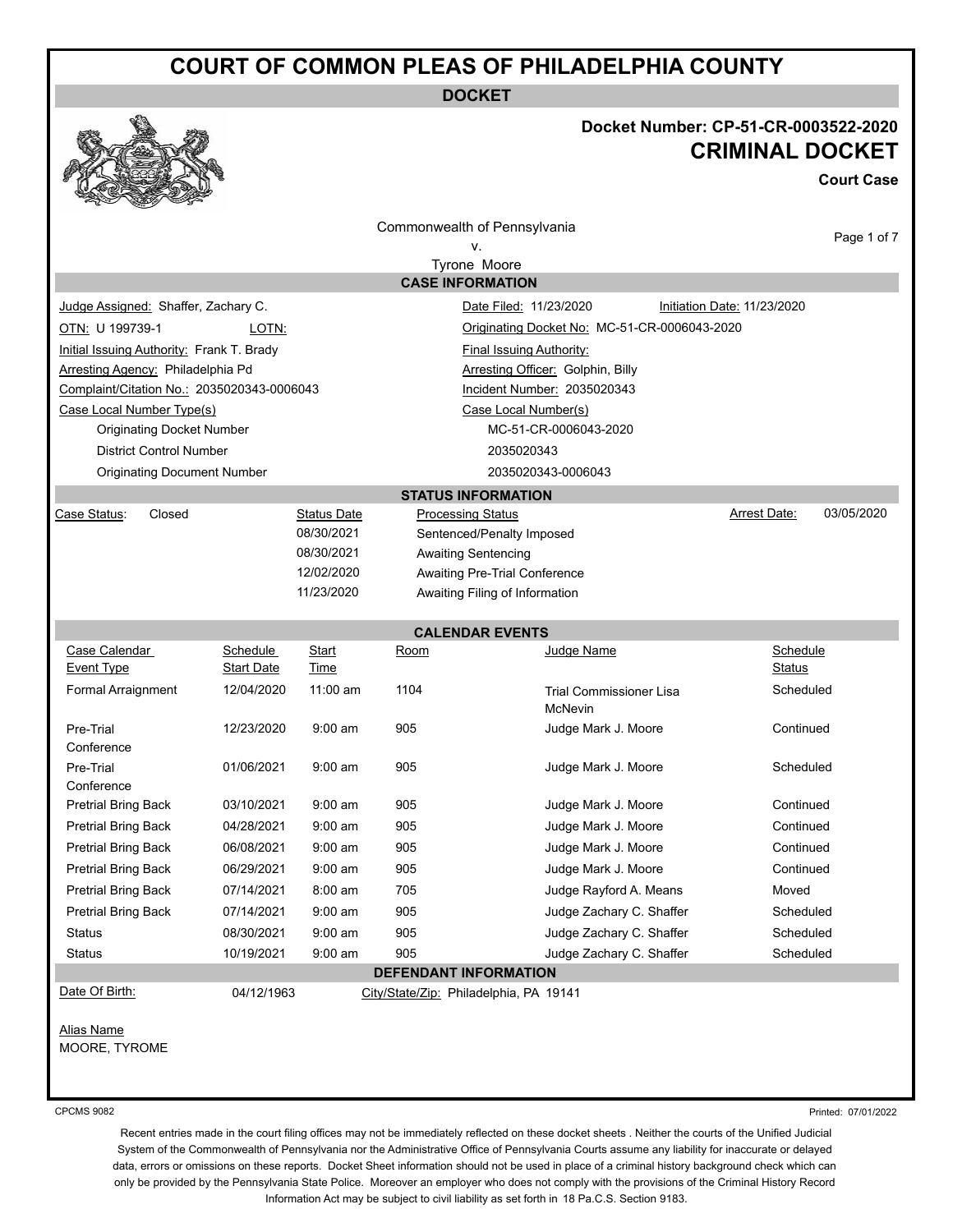**DOCKET**

|                                            |                                    |            |                  | <b>DUUNEI</b>                                                                                                                                                                                       |                                   |                            |                                      |
|--------------------------------------------|------------------------------------|------------|------------------|-----------------------------------------------------------------------------------------------------------------------------------------------------------------------------------------------------|-----------------------------------|----------------------------|--------------------------------------|
|                                            |                                    |            |                  |                                                                                                                                                                                                     |                                   |                            | Docket Number: CP-51-CR-0003522-2020 |
|                                            |                                    |            |                  |                                                                                                                                                                                                     |                                   |                            | <b>CRIMINAL DOCKET</b>               |
|                                            |                                    |            |                  |                                                                                                                                                                                                     |                                   |                            | <b>Court Case</b>                    |
|                                            |                                    |            |                  | Commonwealth of Pennsylvania                                                                                                                                                                        |                                   |                            | Page 2 of 7                          |
|                                            |                                    |            |                  | ν.<br>Tyrone Moore                                                                                                                                                                                  |                                   |                            |                                      |
|                                            |                                    |            |                  | <b>CASE PARTICIPANTS</b>                                                                                                                                                                            |                                   |                            |                                      |
| <b>Participant Type</b>                    |                                    |            | <u>Name</u>      |                                                                                                                                                                                                     |                                   |                            |                                      |
| Defendant                                  |                                    |            | Moore, Tyrone    |                                                                                                                                                                                                     |                                   |                            |                                      |
| <b>Probation Officer</b>                   |                                    |            | Proctor, Nikia   |                                                                                                                                                                                                     |                                   |                            |                                      |
| <b>Probation Officer</b>                   |                                    |            | Burdumy, Charles |                                                                                                                                                                                                     |                                   |                            |                                      |
|                                            |                                    |            |                  | <b>BAIL INFORMATION</b>                                                                                                                                                                             |                                   |                            |                                      |
| Moore, Tyrone                              |                                    |            |                  |                                                                                                                                                                                                     |                                   |                            | <b>Nebbia Status: None</b>           |
| <b>Bail Action</b>                         | Date                               |            | <b>Bail Type</b> | Percentage                                                                                                                                                                                          | Amount                            |                            |                                      |
|                                            |                                    |            |                  |                                                                                                                                                                                                     |                                   | <b>Bail Posting Status</b> | <b>Posting Date</b>                  |
| Set                                        |                                    | 03/06/2020 | Monetary         | 10.00%                                                                                                                                                                                              | \$250,000.00                      |                            |                                      |
|                                            |                                    |            |                  |                                                                                                                                                                                                     |                                   | Posted                     | 03/10/2020                           |
|                                            |                                    |            |                  | <b>CHARGES</b>                                                                                                                                                                                      |                                   |                            |                                      |
| Orig Seq.<br>Seq.                          | Grade                              | Statute    |                  | <b>Statute Description</b>                                                                                                                                                                          |                                   | Offense Dt.                | <b>OTN</b>                           |
| 1<br>1                                     | F3                                 |            | 18 § 6106 §§ A1  | Firearms Not To Be Carried W/O License                                                                                                                                                              |                                   | 12/10/2019                 | U 199739-1                           |
|                                            |                                    |            |                  | <b>DISPOSITION SENTENCING/PENALTIES</b>                                                                                                                                                             |                                   |                            |                                      |
| Disposition                                |                                    |            |                  |                                                                                                                                                                                                     |                                   |                            |                                      |
| Case Event                                 |                                    |            |                  | <b>Disposition Date</b>                                                                                                                                                                             |                                   | <b>Final Disposition</b>   |                                      |
| Sequence/Description                       |                                    |            |                  | <b>Offense Disposition</b>                                                                                                                                                                          |                                   | Grade<br>Section           |                                      |
| <b>Sentencing Judge</b>                    |                                    |            |                  | Sentence Date                                                                                                                                                                                       |                                   | Credit For Time Served     |                                      |
|                                            | Sentence/Diversion Program Type    |            |                  |                                                                                                                                                                                                     | Incarceration/Diversionary Period | Start Date                 |                                      |
|                                            | <b>Sentence Conditions</b>         |            |                  |                                                                                                                                                                                                     |                                   |                            |                                      |
| <b>Lower Court Proceeding (generic)</b>    |                                    |            |                  |                                                                                                                                                                                                     |                                   |                            |                                      |
| <b>Preliminary Hearing</b>                 |                                    |            |                  | 11/20/2020                                                                                                                                                                                          |                                   | <b>Not Final</b>           |                                      |
| 1 / Firearms Not To Be Carried W/O License |                                    |            |                  | <b>Held for Court</b>                                                                                                                                                                               |                                   | F <sub>3</sub>             | 18 § 6106 §§ A1                      |
| <b>Guilty Plea - Negotiated</b>            |                                    |            |                  |                                                                                                                                                                                                     |                                   |                            |                                      |
| <b>Status</b>                              |                                    |            |                  | 08/30/2021                                                                                                                                                                                          |                                   | <b>Final Disposition</b>   |                                      |
| 1 / Firearms Not To Be Carried W/O License |                                    |            |                  | Guilty Plea - Negotiated                                                                                                                                                                            |                                   | F <sub>3</sub>             | 18 § 6106 §§ A1                      |
| Shaffer, Zachary C.                        |                                    |            |                  | 08/30/2021                                                                                                                                                                                          |                                   |                            |                                      |
| Confinement                                |                                    |            |                  | Min of 9.00 Months                                                                                                                                                                                  |                                   |                            |                                      |
|                                            |                                    |            |                  | Max of 23.00 Months                                                                                                                                                                                 |                                   |                            |                                      |
|                                            |                                    |            |                  | $9 - 23$ months<br>**Sentence to be served on house arrest; permitted to remain on bail awaiting house arrest surrender.                                                                            |                                   |                            |                                      |
|                                            | (Form to be submitted by Atty)     |            |                  |                                                                                                                                                                                                     |                                   |                            |                                      |
|                                            | **Surrender date: 10/19/21 Rm 905. |            |                  |                                                                                                                                                                                                     |                                   |                            |                                      |
|                                            |                                    |            |                  | **You must return the Electronic Monitoring House Arrest (EM-HA) equipment provided by the FJD within                                                                                               |                                   |                            |                                      |
|                                            |                                    |            |                  | (10) days of the termination of your electronic supervision. If you fail to do so, or if the electronic                                                                                             |                                   |                            |                                      |
|                                            |                                    |            |                  | monitoring equipment is damaged when returned, you will be assessed the cost of repair or                                                                                                           |                                   |                            |                                      |
|                                            |                                    |            |                  | replacement. While the replacement cost may increase, the cost as of January 2021 is as follows: RF<br>Patrol Transceiver (PTX): \$250; RF Patrol Home Monitoring Unit (HMU): \$600; and BA/RT Unit |                                   |                            |                                      |
|                                            | (Breathalyzer): \$500              |            |                  |                                                                                                                                                                                                     |                                   |                            |                                      |
| CROMS 0082                                 |                                    |            |                  |                                                                                                                                                                                                     |                                   |                            | Drinted: 07/04/0000                  |

CPCMS 9082

Printed: 07/01/20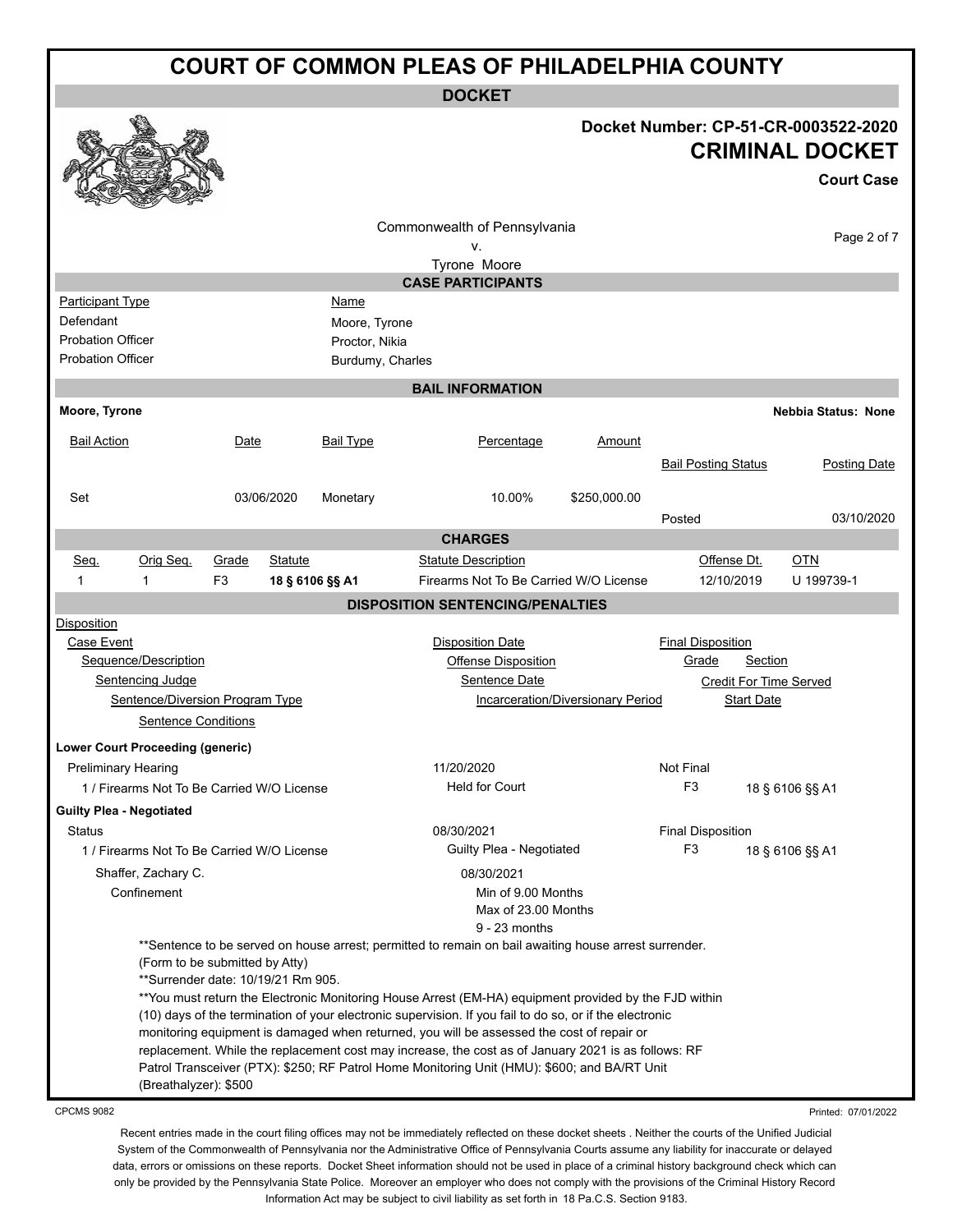**DOCKET**

### **Docket Number: CP-51-CR-0003522-2020 CRIMINAL DOCKET**

**Court Case**

Commonwealth of Pennsylvania

Page 3 of 7

v. Tyrone Moore

### **DISPOSITION SENTENCING/PENALTIES**

| Disposition                     |                                   |                               |
|---------------------------------|-----------------------------------|-------------------------------|
| Case Event                      | <b>Disposition Date</b>           | <b>Final Disposition</b>      |
| Sequence/Description            | Offense Disposition               | Section<br>Grade              |
| Sentencing Judge                | Sentence Date                     | <b>Credit For Time Served</b> |
| Sentence/Diversion Program Type | Incarceration/Diversionary Period |                               |
| <b>Sentence Conditions</b>      |                                   |                               |
| Probation                       | Max of 2.00 Years                 |                               |
|                                 | 2 years                           |                               |

### **LINKED SENTENCES:**

### **Link 1**

CP-51-CR-0003522-2020 - Seq. No. 1 (18 § 6106 §§ A1) - Probation is Consecutive to CP-51-CR-0003522-2020 - Seq. No. 1 (18 § 6106 §§ A1) - Confinement

| <b>COMMONWEALTH INFORMATION</b>                                                                                    |                                                       |                                                                              | <b>ATTORNEY INFORMATION</b>                                                       |  |  |
|--------------------------------------------------------------------------------------------------------------------|-------------------------------------------------------|------------------------------------------------------------------------------|-----------------------------------------------------------------------------------|--|--|
| Name:<br>Office                                                                                                    | Philadelphia County District Attorney's<br>Prosecutor | <u>Name:</u><br>Supreme Court No:                                            | Gregory Joseph Pagano<br>Private<br>071730                                        |  |  |
| Supreme Court No:<br>Phone Number(s):<br>215-686-8000<br>Address:<br>3 South Penn Square<br>Philadelphia, PA 19107 | (Phone)                                               | Rep. Status:<br>Phone Number(s):<br>215-636-0160<br>215-636-0164<br>Address: | Active<br>(Phone)<br>(Fax)<br>1315 Walnut St FI 12<br>Philadelphia, PA 19107-4712 |  |  |
|                                                                                                                    |                                                       | Representing: Moore, Tyrone                                                  |                                                                                   |  |  |
|                                                                                                                    |                                                       | <b>ENTRIES</b>                                                               |                                                                                   |  |  |
| <b>Sequence Number</b>                                                                                             | CP Filed Date                                         | Document Date                                                                | Filed By                                                                          |  |  |
| 1                                                                                                                  | 11/23/2020                                            |                                                                              | Court of Common Pleas -<br>Philadelphia County                                    |  |  |
| <b>Held for Court</b>                                                                                              |                                                       |                                                                              |                                                                                   |  |  |
| 3<br><b>Hearing Notice</b>                                                                                         | 12/02/2020                                            |                                                                              | Court of Common Pleas -<br>Philadelphia County                                    |  |  |
| 4<br><b>Hearing Notice</b>                                                                                         | 12/22/2020                                            |                                                                              | Court of Common Pleas -<br>Philadelphia County                                    |  |  |
|                                                                                                                    |                                                       |                                                                              |                                                                                   |  |  |

CPCMS 9082

Printed: 07/01/2022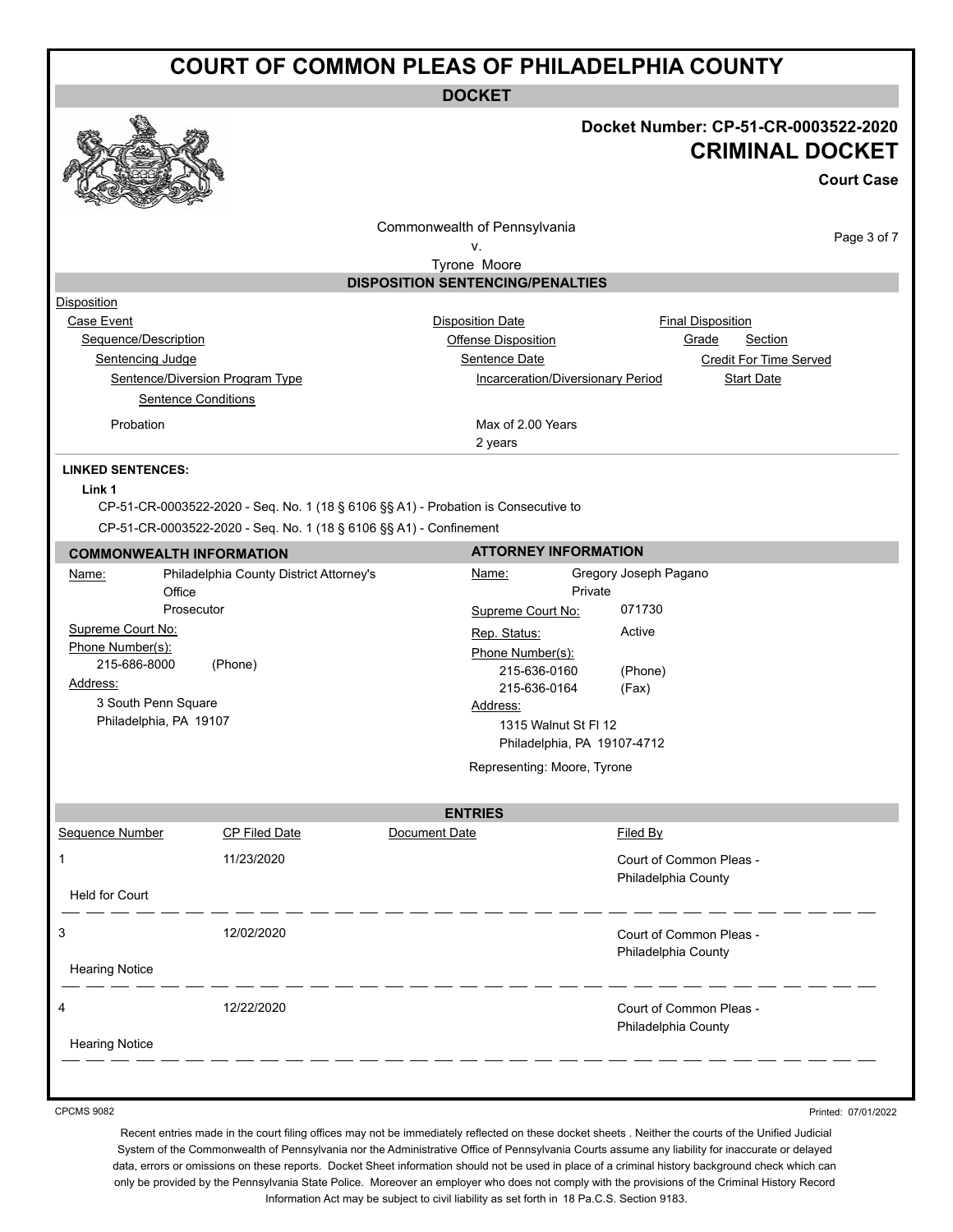| <b>COURT OF COMMON PLEAS OF PHILADELPHIA COUNTY</b> |                                                                         |                                    |                                                                                     |  |
|-----------------------------------------------------|-------------------------------------------------------------------------|------------------------------------|-------------------------------------------------------------------------------------|--|
| <b>DOCKET</b>                                       |                                                                         |                                    |                                                                                     |  |
|                                                     |                                                                         |                                    | Docket Number: CP-51-CR-0003522-2020<br><b>CRIMINAL DOCKET</b><br><b>Court Case</b> |  |
|                                                     |                                                                         | Commonwealth of Pennsylvania<br>ν. | Page 4 of 7                                                                         |  |
|                                                     |                                                                         | Tyrone Moore                       |                                                                                     |  |
| Sequence Number                                     | CP Filed Date                                                           | <b>ENTRIES</b><br>Document Date    | Filed By                                                                            |  |
| 5<br><b>Hearing Notice</b>                          | 12/22/2020                                                              |                                    | Court of Common Pleas -<br>Philadelphia County                                      |  |
|                                                     |                                                                         |                                    |                                                                                     |  |
| 6                                                   | 12/22/2020                                                              |                                    | Court of Common Pleas -<br>Philadelphia County                                      |  |
| <b>Hearing Notice</b>                               |                                                                         |                                    |                                                                                     |  |
| 1<br>Pre-Trial Conference Held                      | 01/06/2021                                                              |                                    | Moore, Mark J.                                                                      |  |
| 3                                                   | 01/06/2021                                                              |                                    | Court of Common Pleas -<br>Philadelphia County                                      |  |
| <b>Hearing Notice</b>                               |                                                                         |                                    |                                                                                     |  |
| 3                                                   | 03/10/2021<br>Defense Request For Continuance For Possible Plea         |                                    | Moore, Mark J.                                                                      |  |
| 4                                                   | 03/10/2021                                                              |                                    | Court of Common Pleas -<br>Philadelphia County                                      |  |
| <b>Hearing Notice</b>                               |                                                                         |                                    |                                                                                     |  |
|                                                     | 04/28/2021<br>Defense Request For Continuance For Status of Offer       |                                    | Moore, Mark J.                                                                      |  |
| 4                                                   | 04/28/2021                                                              |                                    | Court of Common Pleas -<br>Philadelphia County                                      |  |
| <b>Hearing Notice</b>                               |                                                                         |                                    |                                                                                     |  |
| 3                                                   | 06/08/2021<br>Defense Request For Continuance For Further Investigation |                                    | Moore, Mark J.                                                                      |  |
|                                                     |                                                                         |                                    |                                                                                     |  |
| 4<br><b>Hearing Notice</b>                          | 06/08/2021                                                              |                                    | Court of Common Pleas -<br>Philadelphia County                                      |  |
|                                                     |                                                                         |                                    |                                                                                     |  |
| Pre-Trial Conference Held                           | 06/29/2021                                                              |                                    | Moore, Mark J.                                                                      |  |
|                                                     |                                                                         |                                    |                                                                                     |  |
| <b>CPCMS 9082</b>                                   |                                                                         |                                    | Printed: 07/01/2022                                                                 |  |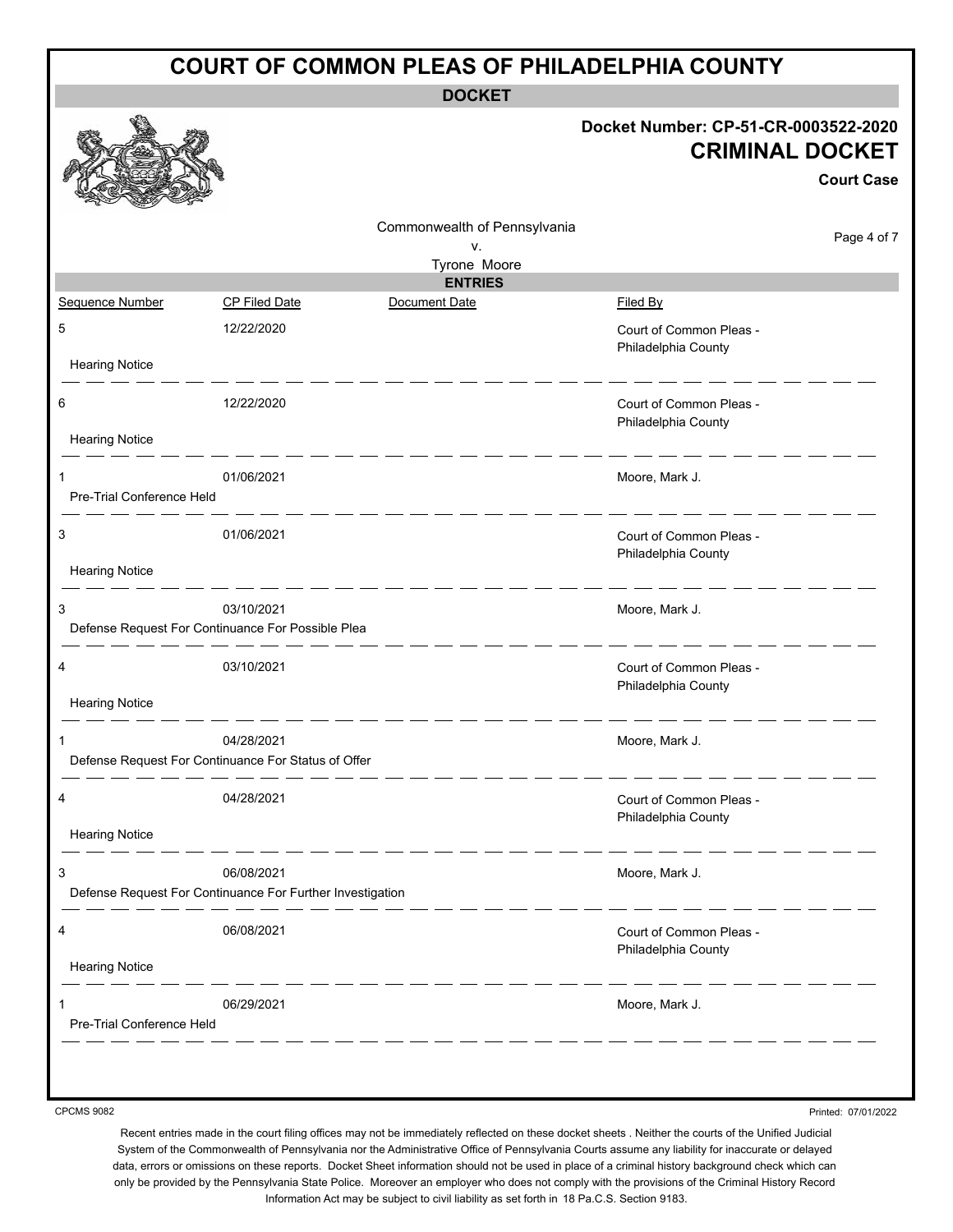| <b>COURT OF COMMON PLEAS OF PHILADELPHIA COUNTY</b> |                                                                 |                              |                                                                                     |  |
|-----------------------------------------------------|-----------------------------------------------------------------|------------------------------|-------------------------------------------------------------------------------------|--|
| <b>DOCKET</b>                                       |                                                                 |                              |                                                                                     |  |
|                                                     |                                                                 |                              | Docket Number: CP-51-CR-0003522-2020<br><b>CRIMINAL DOCKET</b><br><b>Court Case</b> |  |
|                                                     |                                                                 | Commonwealth of Pennsylvania | Page 5 of 7                                                                         |  |
|                                                     |                                                                 | ٧.<br>Tyrone Moore           |                                                                                     |  |
|                                                     |                                                                 | <b>ENTRIES</b>               |                                                                                     |  |
| Sequence Number                                     | CP Filed Date                                                   | Document Date                | Filed By                                                                            |  |
| 4                                                   | 06/29/2021                                                      |                              | Court of Common Pleas -<br>Philadelphia County                                      |  |
| <b>Hearing Notice</b>                               |                                                                 |                              |                                                                                     |  |
| 2<br><b>Hearing Notice</b>                          | 07/07/2021                                                      |                              | Court of Common Pleas -<br>Philadelphia County                                      |  |
|                                                     |                                                                 |                              |                                                                                     |  |
| 1                                                   | 07/14/2021<br>Defense Request For Continuance For Possible Plea |                              | Shaffer, Zachary C.                                                                 |  |
| 4                                                   | 07/14/2021                                                      |                              | Court of Common Pleas -<br>Philadelphia County                                      |  |
| <b>Hearing Notice</b>                               |                                                                 |                              |                                                                                     |  |
| 1<br>Guilty Plea - Negotiated                       | 08/30/2021                                                      |                              | Shaffer, Zachary C.                                                                 |  |
| 2<br>Order - Sentence/Penalty Imposed               | 08/30/2021                                                      |                              | Shaffer, Zachary C.                                                                 |  |
| Commonwealth of Pennsylvania                        |                                                                 |                              |                                                                                     |  |
| 08/30/2021                                          | Oral Service in Court                                           |                              |                                                                                     |  |
| Pagano, Gregory Joseph<br>08/30/2021                | Oral Service in Court                                           |                              |                                                                                     |  |
| 5                                                   | 08/30/2021                                                      |                              | Court of Common Pleas -<br>Philadelphia County                                      |  |
| <b>Hearing Notice</b>                               |                                                                 |                              |                                                                                     |  |
| 6                                                   | 08/30/2021                                                      |                              | Court of Common Pleas -<br>Philadelphia County                                      |  |
| Penalty Assessed                                    |                                                                 |                              |                                                                                     |  |
| 7                                                   | 08/30/2021                                                      |                              | Court of Common Pleas -<br>Philadelphia County                                      |  |
|                                                     | Itemized Account of Fines, Costs, Fees, and Restitution         |                              |                                                                                     |  |
| Defendant Surrendered                               | 10/19/2021                                                      |                              | Shaffer, Zachary C.                                                                 |  |
|                                                     |                                                                 |                              |                                                                                     |  |

CPCMS 9082

Printed: 07/01/2022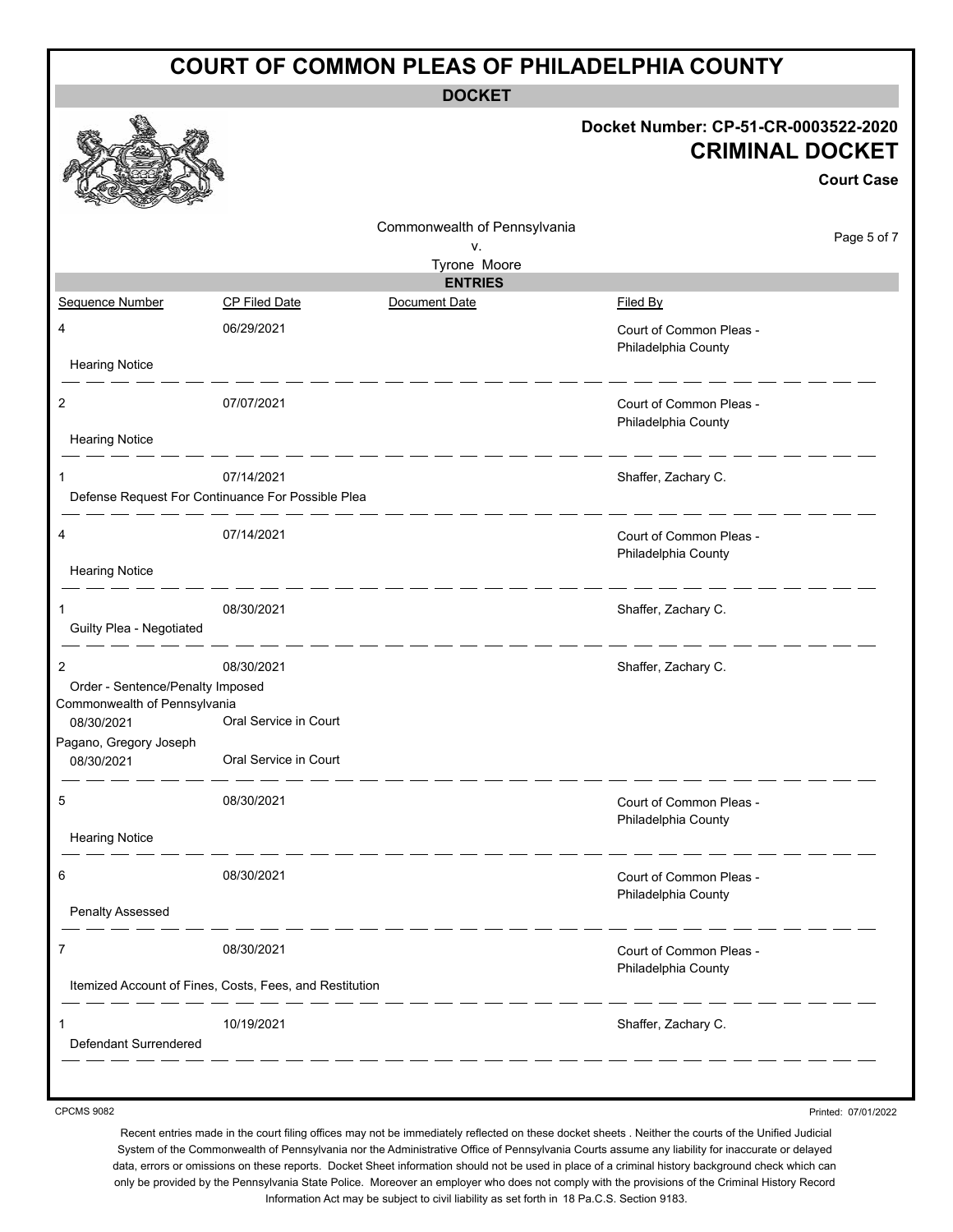|                         |                                                                            |                                | <b>COURT OF COMMON PLEAS OF PHILADELPHIA COUNTY</b>                                 |
|-------------------------|----------------------------------------------------------------------------|--------------------------------|-------------------------------------------------------------------------------------|
|                         |                                                                            | <b>DOCKET</b>                  |                                                                                     |
|                         |                                                                            |                                | Docket Number: CP-51-CR-0003522-2020<br><b>CRIMINAL DOCKET</b><br><b>Court Case</b> |
|                         |                                                                            | Commonwealth of Pennsylvania   |                                                                                     |
|                         |                                                                            | V.                             | Page 6 of 7                                                                         |
|                         |                                                                            | Tyrone Moore<br><b>ENTRIES</b> |                                                                                     |
| Sequence Number         | <b>CP Filed Date</b>                                                       | Document Date                  | Filed By                                                                            |
| 1                       | 11/03/2021                                                                 |                                | Shirdan-Harris, Lisette                                                             |
| Entry of Civil Judgment |                                                                            |                                |                                                                                     |
| 1                       | 11/22/2021                                                                 |                                | Court of Common Pleas -<br>Philadelphia County                                      |
| <b>Bail Refund</b>      |                                                                            |                                |                                                                                     |
|                         | 05/05/2022                                                                 |                                | Philadelphia County Office of Court<br>Compliance                                   |
|                         | Office of Court Compliance - Notice of Fines, Costs, Fees, and Restitution |                                |                                                                                     |

CPCMS 9082

Printed: 07/01/2022